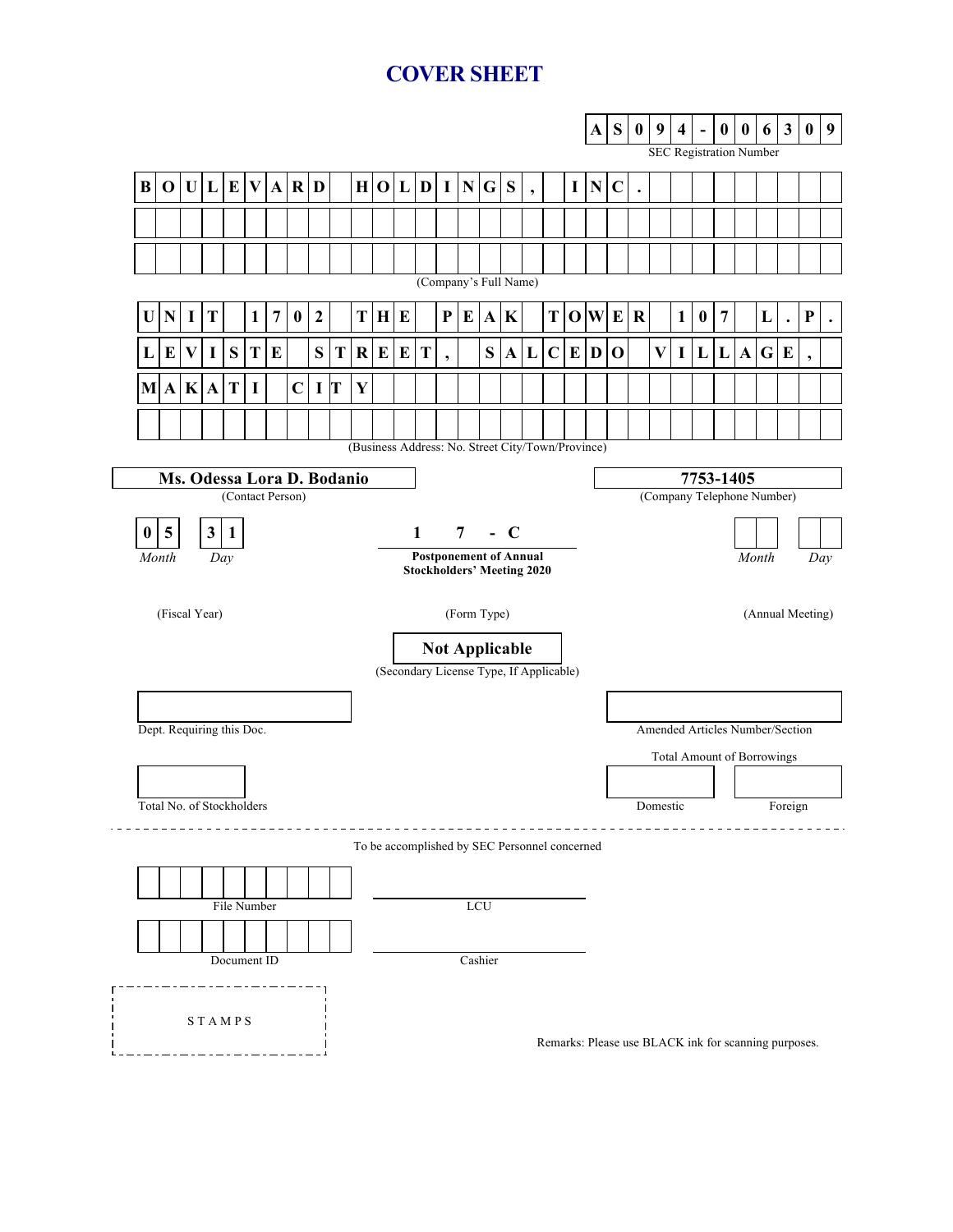## **SEC FORM 17-C**

## **CURRENT REPORT UNDER SECTION 17 OF THE SECURITIES REGULATION CODE AND SRC RULE 17 THEREUNDER**

### 1. **October 29, 2020**

Date of Report (Date of earliest event reported)

- 2. SEC Identification No **AS094-006309** 3. BIR Tax Identification No. **004-451-425-000**
- 4. Exact name of issuer as specified in its charter **BOULEVARD HOLDINGS, INC.**
- 5. **Makati City 6.** ( ) (SEC Use only) Province, Country or other jurisdiction of The Industry Classification Code: Incorporation or organization
- 
- **7. Unit 1704 The Peak Tower, 107 L.P. Leviste St., Salcedo Village, Makati City** Address of principal office **Postal Code 1227**

## 8 **(632) 7753-1405 to 09**

Issuer's telephone number, including area code

#### 9. **Not applicable**

Former name, former, address, and former fiscal year, if changed since last report

10. Securities registered pursuant to Section 8 & 12 of the SRC, or Sec 4 and 8 of the RSA

#### **a) Authorized Capital Stock Title of Each Class**  Common shares,  $\qquad \qquad \bullet$  .10 par value 12,000,000,000 shares

=P1,200,000,000

## **b) Issued and Outstanding**

Common shares,  $\neq$  10 par value 12,000,000,000 shares Amount **E1,200,000,000**